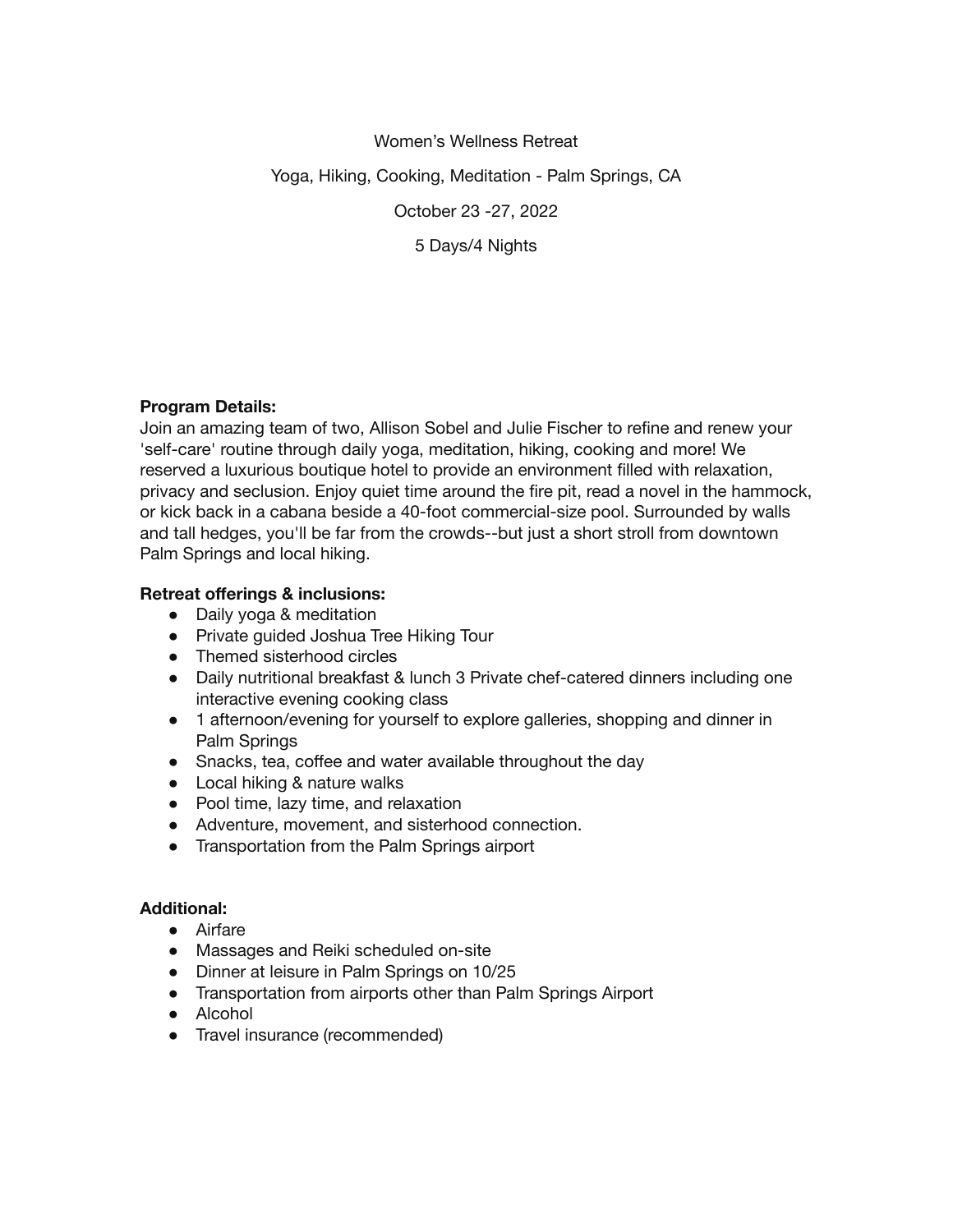### **Rates and Accommodations:**

Six completely new, bungalow style units with private baths offer polished concrete floors, lots of leather and reclaimed wood, and a fun, California boho style. Three units offer living and dining areas and kitchenettes with wine fridges. All have fast internet and extra-large 4K TVs.

## *All pricing is per person* **(non-refundable deposit and taxes included):**

**Option #1 - Double Shared Deluxe Room**: One king-sized bed \$2,250 per person (Three Rooms Available)

**Option #2 - Shared Deluxe Suite**: One queen-sized bed & One day bed with full living & dining areas, kitchenettes & wine fridge \$1995 per person triple shared, \$2695 per person double. (Three Units Available)

### **Option #3 - Single Deluxe Room**: \$3995

#### **Arrival/Departure**

Check-in: between 3pm-5pm 10/23/22 Check-out: no later than 11am on 12/27/22

### **Payments & cancellations:**

\$650 non-refundable deposit required to secure your space along with this signed retreat waiver. Full payment due 60 days (8/23/2022) prior to the retreat.

#### **Payment options:**

Venmo Allison - @allison-sobel-1 or Personal Check.

Personal checks accepted. Email Allison re: payment info. and mailing address.

#### **Health:**

Upon registering for this Women's Wellness Retreat you ensure that you have no physical or medical conditions that would adversely affect your ability to stay at this retreat and to take part in the yoga program or other physical or cultural activities offered. Attending a retreat with Allison Sobel & Julie Fischer is at your own risk and as such we are not liable for any injuries incurred while on property.

#### **Release and Waiver of Liability:**

| I, (print name          | , residing at            |
|-------------------------|--------------------------|
| (address)               | , hereby acknowledge and |
| agree to the following: |                          |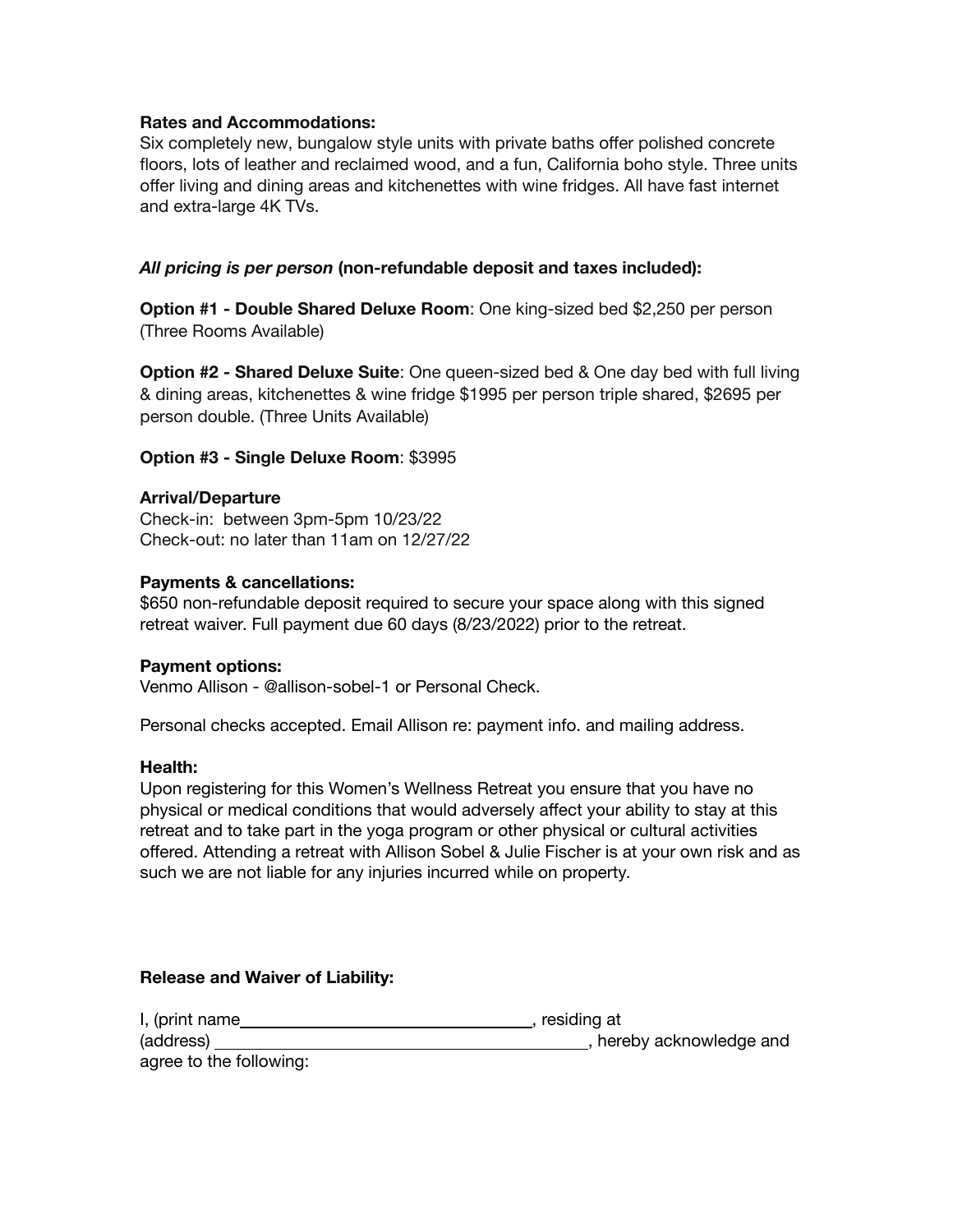I am participating in A Women's Wellness Retreat by Allison Sobel and Julie Fischer ("hosts"), during which I will receive information and instruction concerning matters including yoga, health and general wellness and will participate in a number of activities, including the physical practice of yoga.

I am fully aware that yoga requires physical exertion and I will be responsible for recognizing my own physical limitations, which include but are not limited to, not engaging in any action that feels uncomfortable or painful in any way. I will practice yoga at a pace and effort level that feels safe and appropriate for my own physical condition. I understand that in addition to the physical nature of yoga, it may be mentally and/or emotionally strenuous, resulting in certain unforeseen injuries.

I have previously engaged in some form of yoga practice and understand the nature of activities and the risks involved in my participation. All activities prepared or promoted by hosts will present varying degrees of risk that I take full responsibility to independently evaluate and assume. I will not participate in any activities I believe may cause me harm. I take full responsibility for all physical and mental injuries of any kind that I may suffer, including, without limitation, all muscle injuries, heart-related incidents, damage to physical or mental health, and death caused directly or indirectly by any information, instruction or activities conducted or promoted by hosts or any of their agents or representatives, whether or not resulting from the negligent actions or omissions of the foregoing parties. I fully agree to assume the risk of injury and further agree to release hosts from any and all liability resulting from the actions of third parties.

I understand that it is my responsibility to consult with a physician prior to and regarding my participation in this Women's Wellness Retreat. I understand that it is the host's policy that all individuals participating in a fitness retreat should consult a physician before participating. I represent and warrant, understanding that the hosts will act in reliance of such, that I am in good physical condition, am physically fit, and I have no medical conditions that would impair my ability, or endanger me in any way whatsoever, from participating in the Women's Wellness Retreat and all other activities conducted by or promoted by the hosts, of which I will independently evaluate and assess on a continuing basis.

I will not under any circumstances ingest, consume, or take into my body or on my person drugs or other illegal substances during the Retreat. It is understood that at points during the Women's Wellness Retreat I may drink (an) alcoholic beverage(s) under my own discretion and will be fully responsible for my own actions. I take full responsibility for any loss, damage, or theft of any personal property brought to the Women's Wellness Retreat, and acknowledge that under no circumstances, including any negligence, will the hosts, or any of their agents or representatives be responsible or liable for my personal property.

I agree to abide by the best practices suggested by the hosts while on the Women's Wellness Retreat , and specifically assume the risks inherent in yoga, bodywork, aesthetician services, and ingesting foods that I may not have been previously exposed to. My allergies, medical conditions, other physical conditions, and the like, if any, have been disclosed to the hosts and I assume the risks inherent in exposing myself to a new